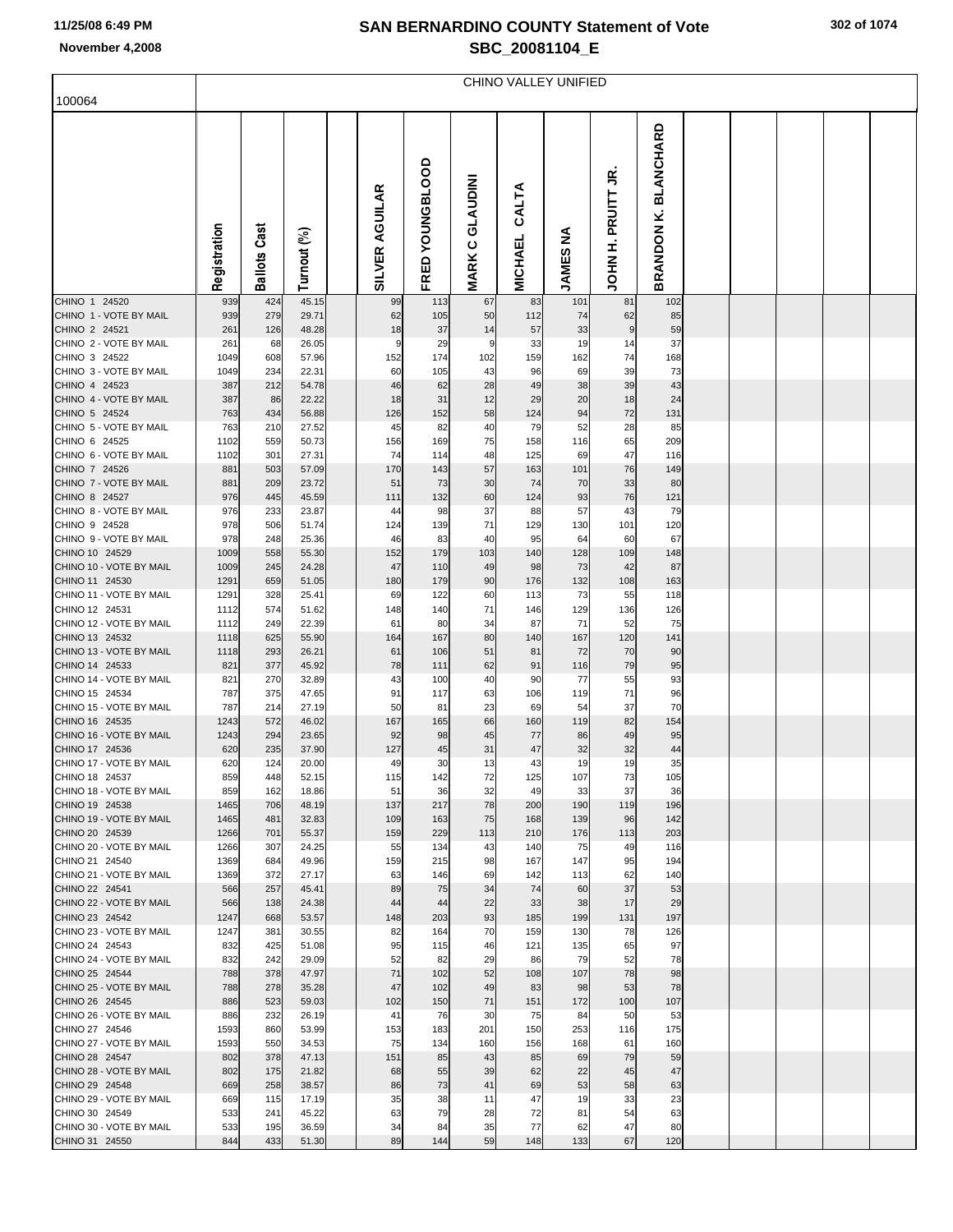|                                                      | CHINO VALLEY UNIFIED |                      |                |  |                       |                 |                                 |                         |                 |                                                           |                                |  |  |           |  |  |
|------------------------------------------------------|----------------------|----------------------|----------------|--|-----------------------|-----------------|---------------------------------|-------------------------|-----------------|-----------------------------------------------------------|--------------------------------|--|--|-----------|--|--|
| 100064                                               |                      |                      |                |  |                       |                 |                                 |                         |                 |                                                           |                                |  |  |           |  |  |
|                                                      | Registration         | <b>Ballots Cast</b>  | Turnout (%)    |  | <b>SILVER AGUILAR</b> | FRED YOUNGBLOOD | <b>GLAUDINI</b><br><b>MARKC</b> | CALTA<br><b>MICHAEL</b> | <b>JAMES NA</b> | š<br>H. PRUITT<br>INHOL                                   | <b>BLANCHARD</b><br>BRANDON K. |  |  |           |  |  |
| CHINO 31 - VOTE BY MAIL                              | 844                  | 259                  | 30.69          |  | 40                    | $102$           | 34                              | 104                     | 80              | 44                                                        | 96                             |  |  |           |  |  |
| CHINO 32 24551<br>CHINO 32 - VOTE BY MAIL            |                      | 3<br>$\Omega$        | 60.00<br>0.00  |  |                       | $***$           | ******<br>0                     |                         |                 | <b>Insufficient Turnout to Protect Voter Privacy</b>      |                                |  |  | ********* |  |  |
| CHINO 33 24552                                       |                      |                      | 0.00           |  |                       |                 | $\Omega$                        |                         |                 |                                                           |                                |  |  |           |  |  |
| CHINO 33 - VOTE BY MAIL                              |                      |                      | 0.00           |  |                       |                 |                                 |                         |                 |                                                           |                                |  |  |           |  |  |
| CHINO 34 24553<br>CHINO 34 - VOTE BY MAIL            | 512<br>512           | 192<br>182           | 37.50<br>35.55 |  | 52<br>28              | 51<br>87        | 22<br>26                        | 68<br>74                | 43<br>44        | 31<br>27                                                  | 54<br>62                       |  |  |           |  |  |
| CHINO 35 24554                                       | 644                  | 314                  | 48.76          |  | 70                    | 116             | 33                              | 92                      | 84              | 42                                                        | 99                             |  |  |           |  |  |
| CHINO 35 - VOTE BY MAIL                              | 644                  | 186                  | 28.88          |  | 34                    | 99              | 26                              | 81                      | 37              | 30                                                        | 68                             |  |  |           |  |  |
| CHINO 36 24555<br>CHINO 36 - VOTE BY MAIL            | 215                  | 120                  | 55.81          |  | 24                    | 37<br>***       | 14<br>******                    | 33                      | 30              | 16                                                        | 35                             |  |  | ********* |  |  |
| CHINO 37 24556                                       | 215<br>55            | $\overline{2}$<br>39 | 0.93<br>70.91  |  | 6                     | 13              | 1                               | 15                      | 13              | <b>Insufficient Turnout to Protect Voter Privacy</b><br>9 | 16                             |  |  |           |  |  |
| CHINO 37 - VOTE BY MAIL                              | 55                   | $\mathbf 0$          | 0.00           |  |                       | $\Omega$        |                                 |                         |                 |                                                           |                                |  |  |           |  |  |
| CHINO 38 24557                                       |                      |                      | 0.00           |  |                       |                 |                                 |                         |                 |                                                           |                                |  |  |           |  |  |
| CHINO 38 - VOTE BY MAIL<br>CHINO 39 24558            | $\Omega$<br>12       |                      | 0.00<br>58.33  |  |                       | $\Omega$        |                                 |                         |                 |                                                           |                                |  |  |           |  |  |
| CHINO 39 - VOTE BY MAIL                              | 12                   |                      | 0.00           |  |                       |                 |                                 |                         |                 |                                                           |                                |  |  |           |  |  |
| CHINO 40 24559                                       | 11                   |                      | 81.82          |  |                       |                 |                                 |                         |                 |                                                           |                                |  |  |           |  |  |
| CHINO 40 - VOTE BY MAIL<br>CHINO 41 24560            | 11                   | $\Omega$             | 0.00           |  |                       | 5               |                                 |                         |                 |                                                           |                                |  |  |           |  |  |
| CHINO 41 - VOTE BY MAIL                              | 35<br>35             | 27<br>$\mathbf 0$    | 77.14<br>0.00  |  | 3<br>0                | 0               | 11<br>$\mathbf 0$               | 11                      | 12              |                                                           |                                |  |  |           |  |  |
| CHINO 42 24561                                       | 25                   | 17                   | 68.00          |  | 3                     | 6               | 4                               |                         |                 |                                                           |                                |  |  |           |  |  |
| CHINO 42 - VOTE BY MAIL                              | 25                   | $\overline{2}$       | 8.00           |  |                       |                 | ***                             |                         |                 | <b>Insufficient Turnout to Protect Voter Privacy</b>      |                                |  |  | ********* |  |  |
| CHINO 44 24563<br>CHINO 44 - VOTE BY MAIL            |                      |                      | 0.00<br>0.00   |  | 0                     | 0<br>$\Omega$   | 0<br>$\Omega$                   |                         |                 |                                                           |                                |  |  |           |  |  |
| CHINO 45 24564                                       |                      |                      | 0.00           |  | $\Omega$              | 0               | 0                               |                         |                 |                                                           |                                |  |  |           |  |  |
| CHINO 45 - VOTE BY MAIL                              |                      |                      | 0.00           |  | 0                     | $\pmb{0}$       | $\overline{0}$                  |                         |                 |                                                           |                                |  |  |           |  |  |
| CHINO 46 24565<br>CHINO 46 - VOTE BY MAIL            |                      |                      | 100.00         |  |                       | $\mathbf 0$     | ***********                     |                         | $\mathbf{0}$    | <b>Insufficient Turnout to Protect Voter Privacy</b>      |                                |  |  | ********* |  |  |
| CHINO HILLS 1 24579                                  | 1117                 | 912                  | 0.00<br>81.65  |  | 0<br>162              | 249             | 0<br>139                        | 192                     | 232             | $\mathbf{0}$<br>193                                       | 173                            |  |  |           |  |  |
| CHINO HILLS 1 - VOTE BY MAIL                         | 1117                 | 379                  | 33.93          |  | 58                    | 150             | 66                              | 138                     | 120             | 75                                                        | 113                            |  |  |           |  |  |
| CHINO HILLS 2 24580                                  | 1086                 | 174                  | 16.02          |  | 30                    | 65              | 19                              | 54                      | 44              | 40                                                        | 49                             |  |  |           |  |  |
| CHINO HILLS 2 - VOTE BY MAIL<br>CHINO HILLS 3 24581  | 1086<br>994          | 295<br>383           | 27.16<br>38.53 |  | 42<br>56              | 112<br>159      | 45<br>49                        | 87<br>96                | 101<br>122      | 56<br>73                                                  | 82<br>65                       |  |  |           |  |  |
| CHINO HILLS 3 - VOTE BY MAIL                         | 994                  | 308                  | 30.99          |  | 29                    | 134             | 30                              | 103                     | 104             | 46                                                        | 61                             |  |  |           |  |  |
| CHINO HILLS 4 24582                                  | 1052                 | 547                  | 52.00          |  | 107                   | 190             | 78                              | 130                     | 142             | 112                                                       | 121                            |  |  |           |  |  |
| CHINO HILLS 4 - VOTE BY MAIL<br>CHINO HILLS 5 24583  | 1052<br>1096         | 330<br>557           | 31.37<br>50.82 |  | 49<br>96              | 127<br>212      | 39<br>81                        | 105<br>138              | 106<br>141      | 65<br>109                                                 | 79<br>102                      |  |  |           |  |  |
| CHINO HILLS 5 - VOTE BY MAIL                         | 1096                 | 310                  | 28.28          |  | 58                    | 124             | 52                              | 92                      | 133             | 71                                                        | 103                            |  |  |           |  |  |
| CHINO HILLS 6 24584                                  | 969                  | 549                  | 56.66          |  | 109                   | 191             | 90                              | 156                     | 137             | 119                                                       | 111                            |  |  |           |  |  |
| CHINO HILLS 6 - VOTE BY MAIL                         | 969                  | 310                  | 31.99          |  | 50                    | 111             | 47<br>95                        | 96<br>176               | 98<br>200       | 55                                                        | 82                             |  |  |           |  |  |
| CHINO HILLS 7 24585<br>CHINO HILLS 7 - VOTE BY MAIL  | 1375<br>1375         | 679<br>461           | 49.38<br>33.53 |  | 111<br>61             | 207<br>181      | 65                              | 153                     | 183             | 115<br>88                                                 | 133<br>115                     |  |  |           |  |  |
| CHINO HILLS 8 24586                                  | 1055                 | 535                  | 50.71          |  | 96                    | 169             | 69                              | 162                     | 128             | 76                                                        | 104                            |  |  |           |  |  |
| CHINO HILLS 8 - VOTE BY MAIL                         | 1055                 | 356                  | 33.74          |  | 34                    | 139             | 57                              | 141                     | 124             | 64                                                        | 111                            |  |  |           |  |  |
| CHINO HILLS 9 24587<br>CHINO HILLS 9 - VOTE BY MAIL  | 654<br>654           | 276<br>251           | 42.20<br>38.38 |  | 40<br>38              | 107<br>94       | 31<br>51                        | 64<br>84                | 77<br>85        | 43<br>41                                                  | 65<br>84                       |  |  |           |  |  |
| CHINO HILLS 10 24588                                 | 1089                 | 518                  | 47.57          |  | 77                    | 154             | 81                              | 148                     | 163             | 96                                                        | 107                            |  |  |           |  |  |
| CHINO HILLS 10 - VOTE BY MAI                         | 1089                 | 431                  | 39.58          |  | 52                    | 170             | 61                              | 162                     | 142             | 74                                                        | 136                            |  |  |           |  |  |
| CHINO HILLS 11 24589                                 | 961                  | 424                  | 44.12          |  | 56                    | 129             | 63                              | 96                      | 145             | 96                                                        | 86                             |  |  |           |  |  |
| CHINO HILLS 11 - VOTE BY MAI<br>CHINO HILLS 12 24590 | 961<br>913           | 285<br>461           | 29.66<br>50.49 |  | 40<br>74              | 121<br>144      | 48<br>63                        | 93<br>136               | 89<br>124       | 49<br>69                                                  | 63<br>98                       |  |  |           |  |  |
| CHINO HILLS 12 - VOTE BY MAI                         | 913                  | 286                  | 31.33          |  | 57                    | 99              | 38                              | 95                      | 94              | 56                                                        | 71                             |  |  |           |  |  |
| CHINO HILLS 13 24591                                 | 752                  | 395                  | 52.53          |  | 72                    | 140             | 48                              | 86                      | 134             | 84                                                        | 76                             |  |  |           |  |  |
| CHINO HILLS 13 - VOTE BY MAI<br>CHINO HILLS 14 24592 | 752<br>1331          | 244<br>687           | 32.45          |  | 36<br>112             | 105<br>215      | 34                              | 78<br>175               | 73              | 52<br>99                                                  | 58<br>168                      |  |  |           |  |  |
| CHINO HILLS 14 - VOTE BY MAI                         | 1331                 | 396                  | 51.62<br>29.75 |  | 44                    | 162             | 120<br>70                       | 143                     | 184<br>122      | 59                                                        | 121                            |  |  |           |  |  |
| CHINO HILLS 15 24593                                 | 925                  | 457                  | 49.41          |  | 76                    | 161             | 74                              | 117                     | 164             | 67                                                        | 92                             |  |  |           |  |  |
| CHINO HILLS 15 - VOTE BY MAI                         | 925                  | 267                  | 28.86          |  | 48                    | 93              | 41                              | 74                      | 105             | 48                                                        | 79                             |  |  |           |  |  |
| CHINO HILLS 16 24594                                 | 889<br>889           | 366<br>355           | 41.17<br>39.93 |  | 68<br>64              | 91<br>138       | 46<br>63                        | 72<br>93                | 90<br>99        | 63<br>72                                                  | 85<br>90                       |  |  |           |  |  |
| CHINO HILLS 16 - VOTE BY MAI                         |                      |                      |                |  |                       |                 |                                 |                         |                 |                                                           |                                |  |  |           |  |  |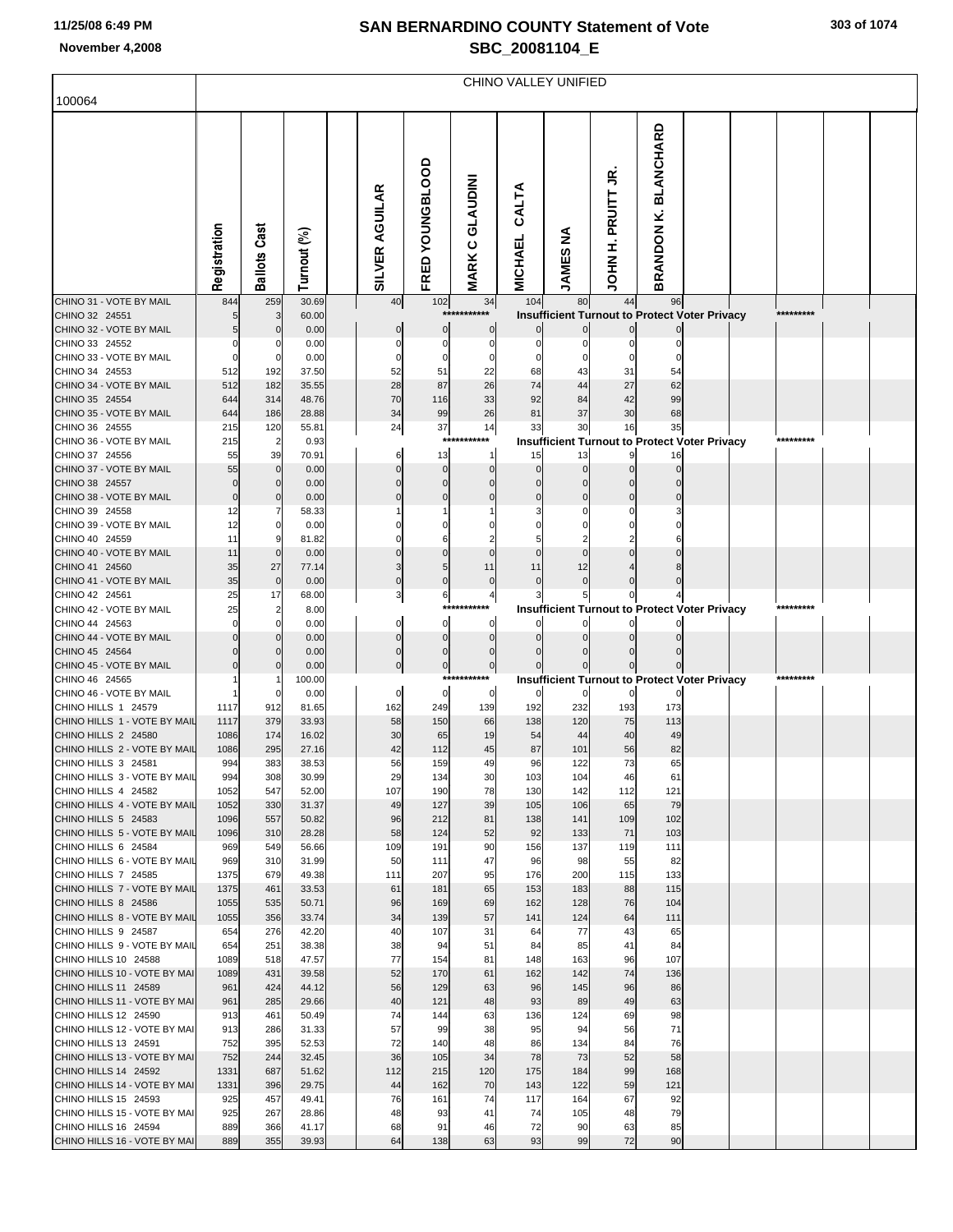|                                                      | CHINO VALLEY UNIFIED |                     |                |  |                       |                   |                                                         |                         |                   |                         |                                                      |  |  |           |  |  |
|------------------------------------------------------|----------------------|---------------------|----------------|--|-----------------------|-------------------|---------------------------------------------------------|-------------------------|-------------------|-------------------------|------------------------------------------------------|--|--|-----------|--|--|
| 100064                                               |                      |                     |                |  |                       |                   |                                                         |                         |                   |                         |                                                      |  |  |           |  |  |
|                                                      | Registration         | <b>Ballots Cast</b> | Turnout (%)    |  | <b>SILVER AGUILAR</b> | FRED YOUNGBLOOD   | <b>GLAUDINI</b><br>$\mathbf{\mathsf{C}}$<br><b>MARK</b> | CALTA<br><b>MICHAEL</b> | ≨<br><b>JAMES</b> | Š<br>PRUITT<br>Í<br>HOL | <b>BLANCHARD</b><br>نح<br>BRANDON                    |  |  |           |  |  |
| CHINO HILLS 17 24595                                 | 1353                 | 551                 | 40.72          |  | 111                   | 142               | 76                                                      | 116                     | 149               | 72                      | 125                                                  |  |  |           |  |  |
| CHINO HILLS 17 - VOTE BY MAI<br>CHINO HILLS 18 24596 | 1353<br>1264         | 437<br>582          | 32.30<br>46.04 |  | 78<br>89              | 135<br>199        | 75<br>81                                                | 131<br>166              | 143<br>171        | 72<br>84                | 115<br>170                                           |  |  |           |  |  |
| CHINO HILLS 18 - VOTE BY MAI                         | 1264                 | 450                 | 35.60          |  | 53                    | 173               | 91                                                      | 153                     | 157               | 56                      | 153                                                  |  |  |           |  |  |
| CHINO HILLS 19 24597                                 | 863                  | 388                 | 44.96          |  | 65                    | 154               | 52                                                      | 114                     | 122               | 71                      | 111                                                  |  |  |           |  |  |
| CHINO HILLS 19 - VOTE BY MAI<br>CHINO HILLS 20 24598 | 863<br>1246          | 370<br>686          | 42.87<br>55.06 |  | 46<br>114             | 154<br>253        | 60<br>118                                               | 119<br>205              | 112<br>151        | 60<br>123               | 131<br>181                                           |  |  |           |  |  |
| CHINO HILLS 20 - VOTE BY MAI                         | 1246                 | 374                 | 30.02          |  | 56                    | 150               | 58                                                      | 134                     | 124               | 85                      | 112                                                  |  |  |           |  |  |
| CHINO HILLS 21 24599                                 | 1114                 | 589                 | 52.87          |  | 92                    | 192               | 87                                                      | 160                     | 155               | 91                      | 111                                                  |  |  |           |  |  |
| CHINO HILLS 21 - VOTE BY MAI                         | 1114                 | 298                 | 26.75          |  | 40                    | 129               | 45                                                      | 88                      | 84                | 61                      | 94                                                   |  |  |           |  |  |
| CHINO HILLS 22 24600<br>CHINO HILLS 22 - VOTE BY MAI | 1283<br>1283         | 624<br>444          | 48.64<br>34.61 |  | 92<br>69              | 225<br>175        | 85<br>73                                                | 205<br>156              | 215<br>162        | 81<br>71                | 162<br>117                                           |  |  |           |  |  |
| CHINO HILLS 23 24601                                 | 1243                 | 731                 | 58.81          |  | 128                   | 211               | 124                                                     | 183                     | 239               | 129                     | 171                                                  |  |  |           |  |  |
| CHINO HILLS 23 - VOTE BY MAI                         | 1243                 | 294                 | 23.65          |  | 51                    | 103               | 56                                                      | 104                     | 100               | 64                      | 87                                                   |  |  |           |  |  |
| CHINO HILLS 24 24602                                 | 1067                 | 515                 | 48.27          |  | 154                   | 147               | 85                                                      | 108                     | 137               | 86                      | 127                                                  |  |  |           |  |  |
| CHINO HILLS 24 - VOTE BY MAI                         | 1067                 | 239                 | 22.40          |  | 68                    | 82                | 47                                                      | 84                      | 65                | 50                      | 61                                                   |  |  |           |  |  |
| CHINO HILLS 25 24603<br>CHINO HILLS 25 - VOTE BY MAI | 856<br>856           | 370<br>276          | 43.22<br>32.24 |  | 103<br>50             | 98<br>110         | 54<br>64                                                | 86<br>92                | 90<br>80          | 56<br>56                | 65<br>70                                             |  |  |           |  |  |
| CHINO HILLS 26 24604                                 | 1118                 | 519                 | 46.42          |  | 76                    | 152               | 94                                                      | 115                     | 140               | 88                      | 124                                                  |  |  |           |  |  |
| CHINO HILLS 26 - VOTE BY MAI                         | 1118                 | 393                 | 35.15          |  | 64                    | 149               | 78                                                      | 124                     | 113               | 61                      | 122                                                  |  |  |           |  |  |
| CHINO HILLS 27 24605                                 | 872                  | 449                 | 51.49          |  | 82                    | 132               | 62                                                      | 102                     | 149               | 74                      | 78                                                   |  |  |           |  |  |
| CHINO HILLS 27 - VOTE BY MAI<br>CHINO HILLS 28 24606 | 872<br>1392          | 248<br>665          | 28.44<br>47.77 |  | 30<br>100             | 93<br>181         | 47<br>115                                               | 82<br>146               | 81<br>219         | 39<br>117               | 53<br>124                                            |  |  |           |  |  |
| CHINO HILLS 28 - VOTE BY MAI                         | 1392                 | 480                 | 34.48          |  | 75                    | 202               | 105                                                     | 186                     | 147               | 71                      | 119                                                  |  |  |           |  |  |
| CHINO HILLS 29 24607                                 | 1066                 | 541                 | 50.75          |  | 97                    | 143               | 93                                                      | 145                     | 149               | 95                      | 115                                                  |  |  |           |  |  |
| CHINO HILLS 29 - VOTE BY MAI                         | 1066                 | 336                 | 31.52          |  | 57                    | 145               | 49                                                      | 125                     | 88                | 68                      | 112                                                  |  |  |           |  |  |
| CHINO HILLS 30 24608<br>CHINO HILLS 30 - VOTE BY MAI | 1000<br>1000         | 543<br>304          | 54.30<br>30.40 |  | 83<br>51              | 144<br>126        | 88<br>48                                                | 130<br>99               | 157<br>101        | 98<br>43                | 110<br>82                                            |  |  |           |  |  |
| CHINO HILLS 31 24609                                 | 950                  | 526                 | 55.37          |  | 100                   | 166               | 73                                                      | 135                     | 178               | 73                      | 82                                                   |  |  |           |  |  |
| CHINO HILLS 31 - VOTE BY MAI                         | 950                  | 257                 | 27.05          |  | 36                    | 89                | 35                                                      | 65                      | 80                | 50                      | 64                                                   |  |  |           |  |  |
| CHINO HILLS 32 24610                                 | 944                  | 429                 | 45.44          |  | 72                    | 122               | 51                                                      | 100                     | 134               | 68                      | 80                                                   |  |  |           |  |  |
| CHINO HILLS 32 - VOTE BY MAI                         | 944                  | 304                 | 32.20          |  | 45                    | 93                | 47                                                      | 102                     | 120               | 54                      | 65                                                   |  |  |           |  |  |
| CHINO HILLS 33 24611<br>CHINO HILLS 33 - VOTE BY MAI | 690<br>690           | 302<br>221          | 43.77<br>32.03 |  | 39<br>23              | 94<br>87          | 41<br>38                                                | 79<br>80                | 106<br>85         | 45<br>43                | 53<br>50                                             |  |  |           |  |  |
| CHINO HILLS 34 24612                                 | 897                  | 419                 | 46.71          |  | 50                    | 127               | 69                                                      | 118                     | 126               | 60                      | 82                                                   |  |  |           |  |  |
| CHINO HILLS 34 - VOTE BY MAI                         | 897                  | 326                 | 36.34          |  | 57                    | 137               | 54                                                      | 119                     | 103               | 77                      | 86                                                   |  |  |           |  |  |
| CHINO HILLS 35 24613                                 | 807                  | 434                 | 53.78          |  | 66                    | 160               | 54                                                      | 126                     | 130               | 80                      | 87                                                   |  |  |           |  |  |
| CHINO HILLS 35 - VOTE BY MAI<br>CHINO HILLS 36 24614 | 807<br>711           | 252<br>348          | 31.23<br>48.95 |  | 37<br>93              | 109<br>114        | 43<br>38                                                | 102<br>103              | 80<br>88          | 53<br>43                | 82<br>81                                             |  |  |           |  |  |
| CHINO HILLS 36 - VOTE BY MAI                         | 711                  | 184                 | 25.88          |  | 49                    | 75                | 30                                                      | 50                      | 54                | 32                      | 57                                                   |  |  |           |  |  |
| CHINO HILLS 37 24615                                 | 450                  | 225                 | 50.00          |  | 49                    | 92                | 28                                                      | 64                      | 55                | 50                      | 43                                                   |  |  |           |  |  |
| CHINO HILLS 37 - VOTE BY MAI                         | 450                  | 151                 | 33.56          |  | 28                    | 69                | 25                                                      | 47                      | 48                | 27                      | 47                                                   |  |  |           |  |  |
| CHINO HILLS 38 24616<br>CHINO HILLS 38 - VOTE BY MAI | 637<br>637           | 299<br>192          | 46.94<br>30.14 |  | 36<br>36              | 100<br>75         | 35<br>24                                                | 62<br>71                | 86<br>67          | 52<br>34                | 57<br>39                                             |  |  |           |  |  |
| CHINO HILLS 39 24617                                 | 0                    | $\mathbf 0$         | 0.00           |  | $\mathbf 0$           | $\mathbf 0$       | $\mathbf 0$                                             | $\Omega$                | $\mathbf{0}$      | $\mathbf 0$             | $\mathbf 0$                                          |  |  |           |  |  |
| CHINO HILLS 39 - VOTE BY MAI                         | $\Omega$             | C.                  | 0.00           |  | $\mathsf{C}$          | C                 |                                                         |                         |                   | 0                       | 0                                                    |  |  |           |  |  |
| CHINO NORTH 1 24566                                  | 1317                 | 694                 | 52.70          |  | 100                   | 119               | 43                                                      | 88                      | 79                | 58                      | 110                                                  |  |  |           |  |  |
| CHINO NORTH 1 - VOTE BY MA<br>CHINO NORTH 2 24567    | 1317<br>525          | 276<br>394          | 20.96<br>75.05 |  | 42<br>100             | 69<br>111         | 14<br>46                                                | 62<br>117               | 43<br>101         | 33<br>53                | 76<br>103                                            |  |  |           |  |  |
| CHINO NORTH 2 - VOTE BY MAI                          | 525                  | 113                 | 21.52          |  | 23                    | 41                | 21                                                      | 49                      | 42                | 12                      | 60                                                   |  |  |           |  |  |
| CHINO NORTH 3 24569                                  |                      | 6                   | 75.00          |  | $\overline{0}$        | 6                 | $\overline{0}$                                          | 6                       |                   |                         |                                                      |  |  |           |  |  |
| CHINO NORTH 3 - VOTE BY MAI                          |                      |                     | 25.00          |  |                       |                   | ***********                                             |                         |                   |                         | <b>Insufficient Turnout to Protect Voter Privacy</b> |  |  | ********* |  |  |
| CHINO NORTH 4 24570                                  |                      |                     | 100.00         |  |                       |                   | ***********                                             |                         |                   |                         | <b>Insufficient Turnout to Protect Voter Privacy</b> |  |  | ********* |  |  |
| CHINO NORTH 4 - VOTE BY MAI<br>CHINO NORTH 5 24571   | 223                  | 137                 | 0.00<br>61.43  |  | 0<br>34               | $\mathbf 0$<br>35 | 0<br>20                                                 | 56                      | 33                | 29                      | 60                                                   |  |  |           |  |  |
| CHINO NORTH 5 - VOTE BY MAI                          | 223                  |                     | 0.00           |  | 0                     | $\mathbf 0$       | $\overline{0}$                                          |                         |                   |                         |                                                      |  |  |           |  |  |
| CHINO NORTH 6 24572                                  | 8                    |                     | 50.00          |  |                       |                   | ***********                                             |                         |                   |                         | <b>Insufficient Turnout to Protect Voter Privacy</b> |  |  | ********* |  |  |
| CHINO NORTH 6 - VOTE BY MAI                          |                      |                     | 0.00           |  | $\circ$               | $\overline{0}$    | $\circ$                                                 |                         |                   |                         |                                                      |  |  |           |  |  |
| CHINO NORTH 7 24573<br>CHINO NORTH 7 - VOTE BY MAI   | 5<br>5               |                     | 60.00<br>0.00  |  | 0                     | 0                 | ***********<br>0                                        |                         |                   |                         | <b>Insufficient Turnout to Protect Voter Privacy</b> |  |  | ********* |  |  |
| CHINO NORTH 8 24574                                  | 98                   | 68                  | 69.39          |  | 21                    | 23                | 11                                                      | 23                      | 11                | 13                      | 18                                                   |  |  |           |  |  |